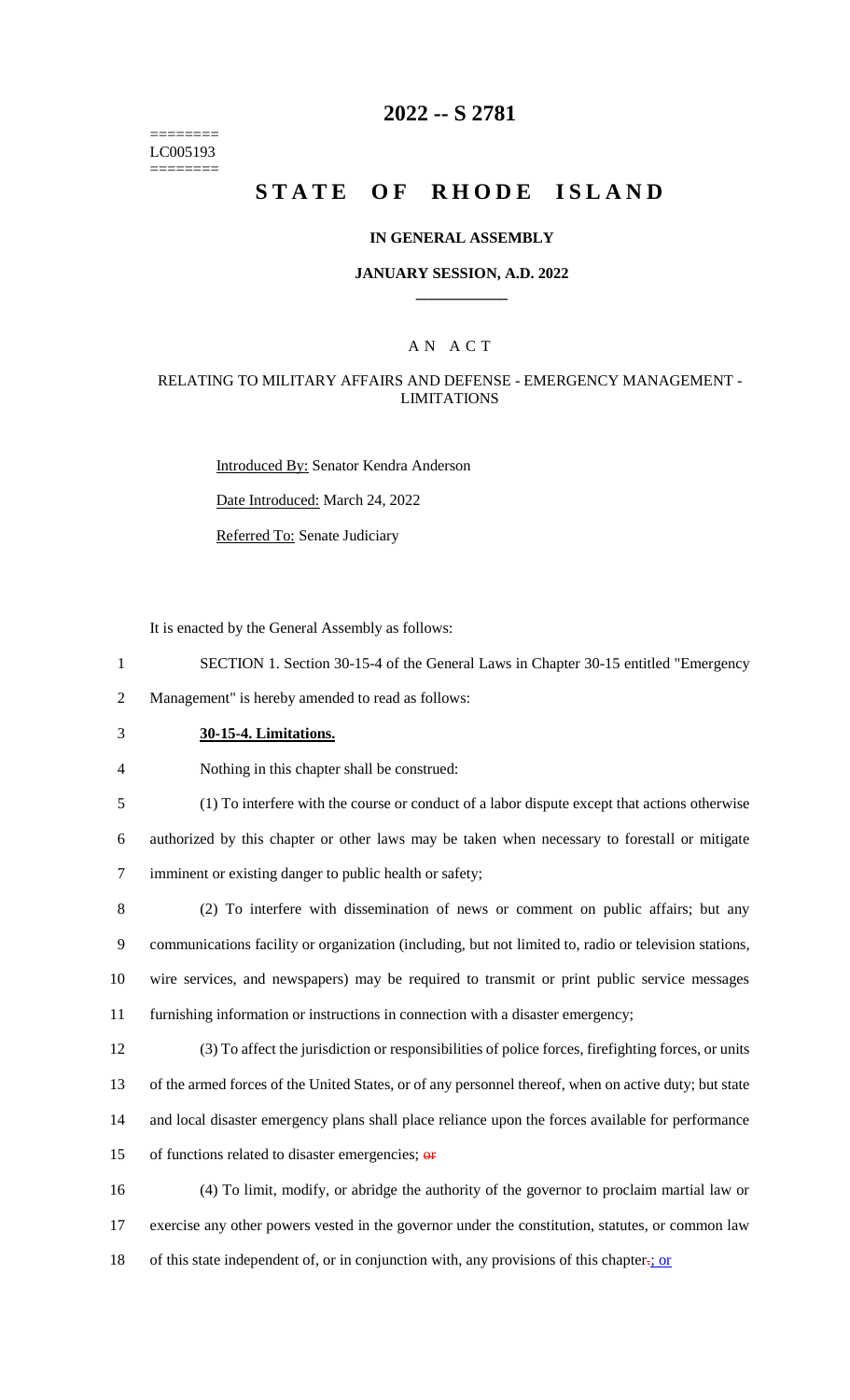- (5) To allow for any contract that causes a property to be used in a manner that is in
- violation of municipal zoning ordinance(s), unless the chief executive officer of the city or town in
- which the property is located is provided advanced notice of the contract and the option to be added
- to the contract as a third-party beneficiary, providing the city or town:
- (i) The right, but not the obligation, to enforce rights, remedies, powers and privileges
- under the contract; and
- (ii) Compensation amounting to three percent (3%) of the total consideration of the
- 8 contract; provided, however, that the city or town shall not be obligated to use such compensation
- to mitigate the impact of the use of the property.
- SECTION 2. This act shall take effect upon passage.

#### ======== LC005193 ========